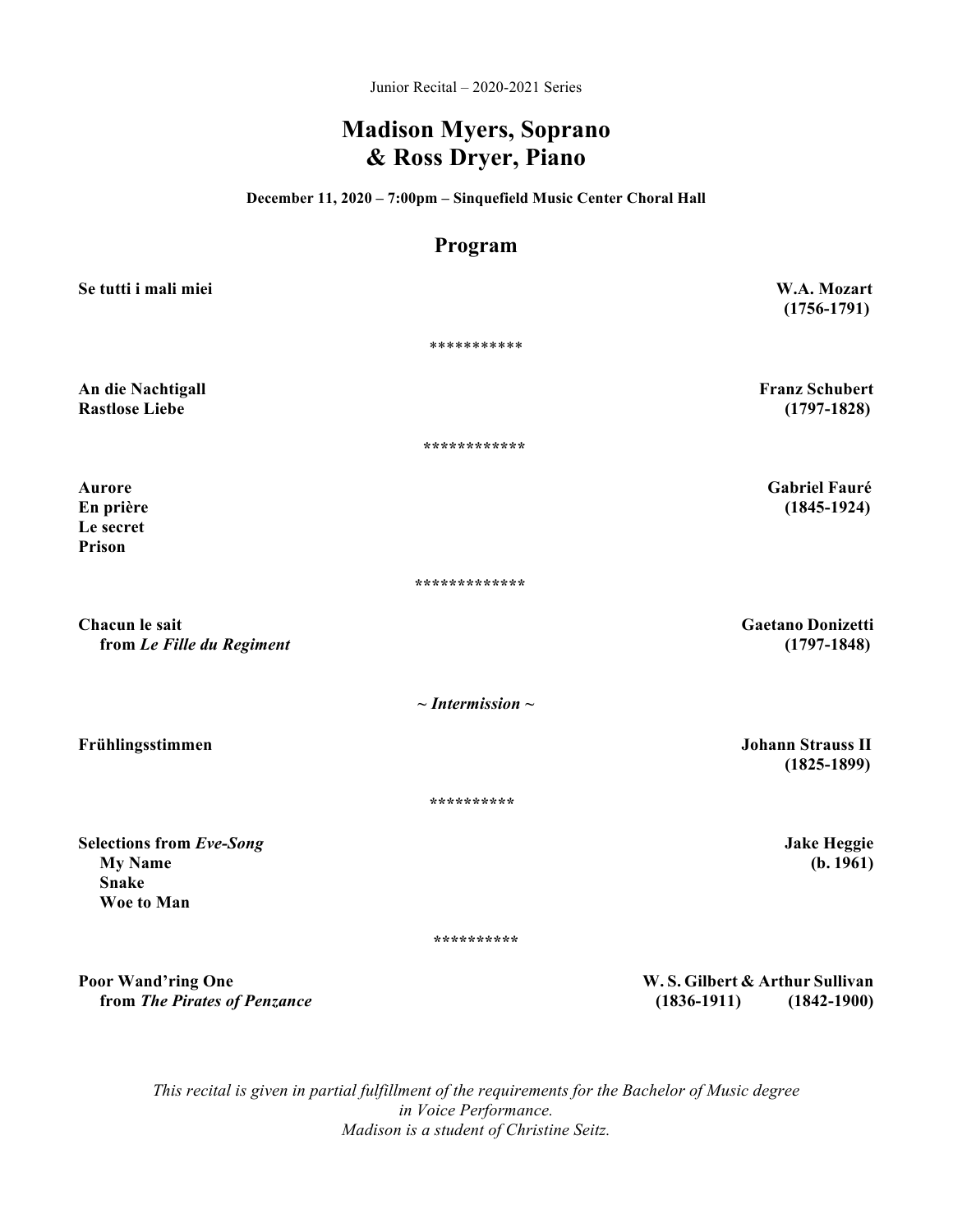### **Texts and Translations**

#### **Se tutti i mali miei** Pietro Metastasio

Se tutti i mali miei If all my ills Io ti potessi dir, I could tell you, Divider ti farei They would tear apart Per tenerezza il cor. Your tender heart. In questo amaro passo In this bitter moment Si giusto è il mio martir My suffering is so just Ne piangeresti ancor. You would cry again.

## **An die Nachtigall**

Johann Heinrich Voss

Er liegt und schläft an meinem Herzen, He lies sleeping upon my heart; Mein guter Schutzgeist sang ihn ein; my kind tutelary spirit sang him to sleep. Und ich kann fröhlich sein und scherzen, And I can be merry and jest, Kann jeder Blum' und jedes Blatts mich freun. delight in every flower and leaf. Nachtigall, ach! Nachtigall, ach! Nightingale, ah, nightingale, Sing mir den Amor nicht wach! do not awaken my love with your singing!

### **Rastlose Liebe**

Johann Wolfgang von Goethe

Dem Schnee, dem Regen, Into the snow, the rain, Dem Wind entgegen, and the wind, Im Dampf der Klüfte, through steamy ravines, Durch Nebeldüfte, through mists, Immer zu! Immer zu! Ohne Rast und Ruh! Without respite!

Wollt' ich mich schlagen, through suffering Als so viel Freuden than endure so much than endure so much Des Lebens ertragen.  $\omega$  of life's joy. Alle das Neigen This affection Von Herzen zu Herzen, of one heart for another, Ach, wie so eigen ah, how strangely Schaffet es Schmerzen! it creates pain!

Wie soll ich flieh'n? How shall I flee? Wälderwärts zieh'n? Into the forest? Alles vergebens! It is all in vain! Krone des Lebens, Crown of life, Liebe, bist du! this, O love, is you!

Che, se tu fossi un sasso, That, if you were a stone,

Translation by Madison Myers and Christine Seitz

English Translation by Richard Wigmore

Lieber durch Leiden I would sooner fight my way

Glück ohne Ruh, happiness without peace –

English Translation by Richard Wigmore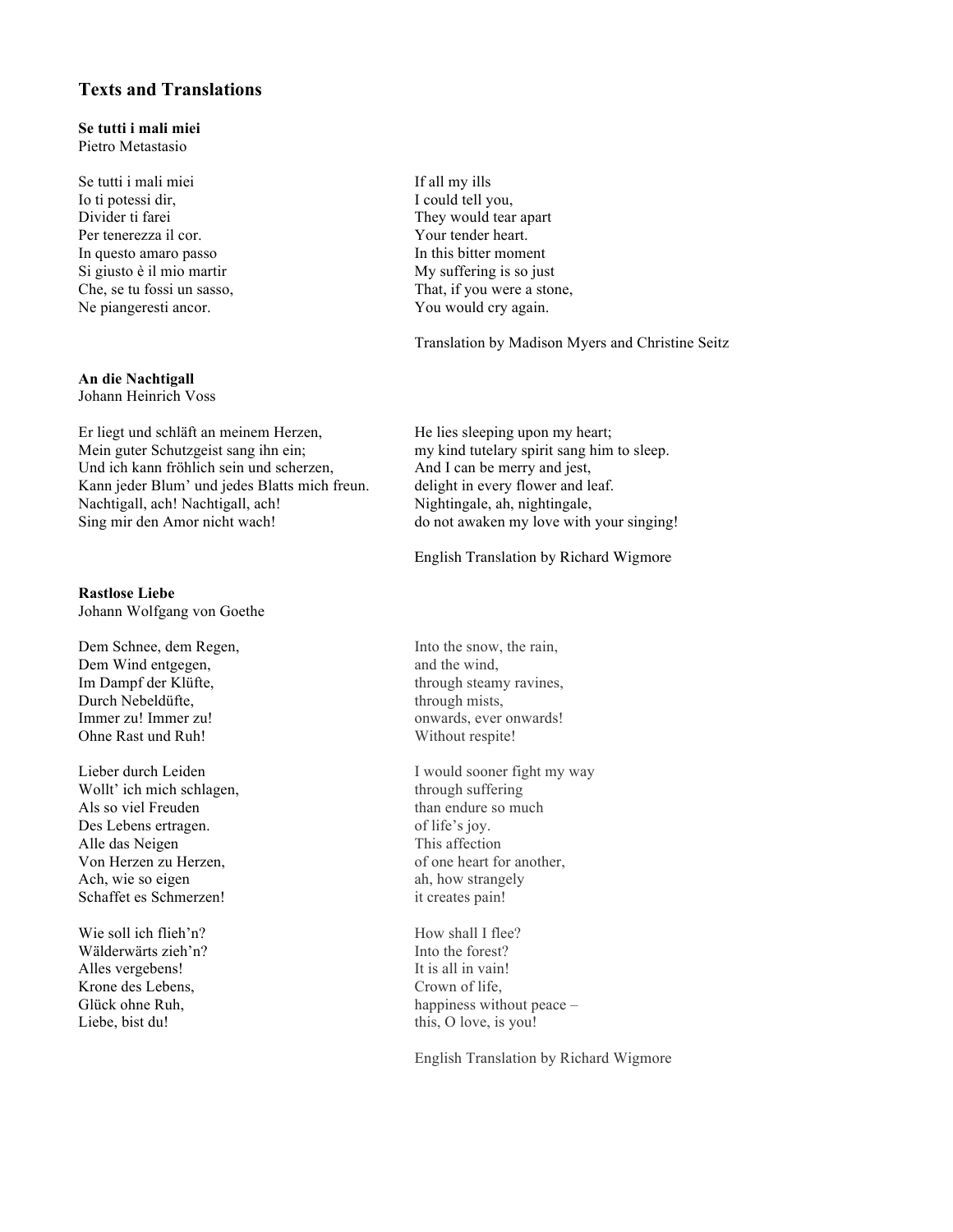| Aurore<br><b>Armand Silvestre</b>                    | Dawn                                                      |
|------------------------------------------------------|-----------------------------------------------------------|
| Des jardins de la nuit s'envolent les étoiles,       | The stars fly away from the gardens of night              |
| Abeilles d'or qu'attire un invisible miel,           | like golden bees attracted by invisible honey;            |
| Et l'aube, au loin tendant la candeur de ses toiles, | and dawn in the distance, stretching her clear canvas,    |
| Trame de fils d'argent le manteau bleu du ciel.      | weaves with silver threads the blue cloak of the sky.     |
| Du jardin de mon coeur qu'un rêve lent enivre        | My desires fly off at morning's approach                  |
| S'envolent mes désirs sur les pas du matin,          | out of the dream-drunk garden of my heart                 |
| Comme un essaim léger qu'à l'horizon de cuivre,      | like a wafting swarm summoned to the red-tinged horizon   |
| Appelle un chant plaintif, éternel et lointain.      | by a chant that is plaintive, eternal and far.            |
| Ils volent à tes pieds, astres chassés des nues,     | They fly to your feet, stars expelled from on high,       |
| Exilés du ciel d'or où fleurit ta beauté             | exiled from the golden sky in which your beauty blossoms; |
| Et, cherchant jusqu'à toi des routes inconnues,      | and, seeking uncharted roads to travel to where you are,  |
| Mêlent au jour naissant leur mourante clarté.        | they mingle their dying light with the awakening day.     |
|                                                      | English Translation from Peter Low                        |
| En prière<br>Stéphan Bordèse                         | In prayer                                                 |
| Si la voix d'un enfant peut monter jusqu'à Vous,     | If the voice of a child can reach You,                    |
| Ô mon Père,                                          | O my Father,                                              |
| Écoutez de Jésus, devant Vous à genoux,              | Listen to the prayer of Jesus, on his knees before You,   |
| La prière!                                           | The prayer!                                               |
| Si Vous m'avez choisi pour enseigner vos lois        | If You have chosen me to teach your laws                  |
| Sur la terre,                                        | on earth,                                                 |
| Je saurai Vous servir, auguste Roi des rois,         | I will know how to serve You, noble King of kings,        |
| Ô Lumière!                                           | O Light!                                                  |
| Sur mes lèvres, Seigneur, mettez la vérité           | On my lips, Lord, place the salutary                      |
| Salutaire,                                           | truth,                                                    |
| Pour que celui qui doute, avec humilité              | In order that he who doubts should with humility          |
| Vous révère!                                         | revere You!                                               |
| Ne m'abandonnez pas, donnez-moi la douceur           | Do not abandon me, give me                                |
| Nécessaire,                                          | the necessary gentleness,                                 |
| Pour apaiser les maux, soulager la douleur,          | To ease suffering, to relieve sorrow,                     |
| the misery!                                          | La misère!                                                |
| Révèlez Vous à moi, Seigneur en qui je crois         | Reveal Yourself to me, Lord, in whom I believe            |
| Et j'espère:                                         | and hope:                                                 |
| Pour Vous je veux souffrir et mourir sur la croix,   | For You I wish to suffer and to die on the cross,         |
| Au calvaire!                                         | at Calvary!                                               |
|                                                      | English Translation by David K. Smythe                    |
| Le secret<br><b>Armand Silvestre</b>                 | The secret                                                |
| Je veux que le matin l'ignore                        | Would that the morn were unaware                          |
| Le nom que j'ai dit à la nuit,                       | Of the name I told to the night,                          |
| Et qu'au vent de l'aube, sans bruit,                 | And that in the dawn breeze, silently,                    |
| Comme une larme il s'évapore.                        | It would vanish like a tear.                              |
| Je veux que le jour le proclame                      | Would that the day might proclaim it,                     |
| L'amour qu'au matin j'ai caché,                      | The love I hid from the morn,                             |
| Et, sur mon cœur ouvert penché,                      | And poised above my open heart,                           |

Comme un grain d'encens il l'enflamme. Like a grain of incense kindle it.

Je veux que le couchant l'oublie Would that the sunset might forget,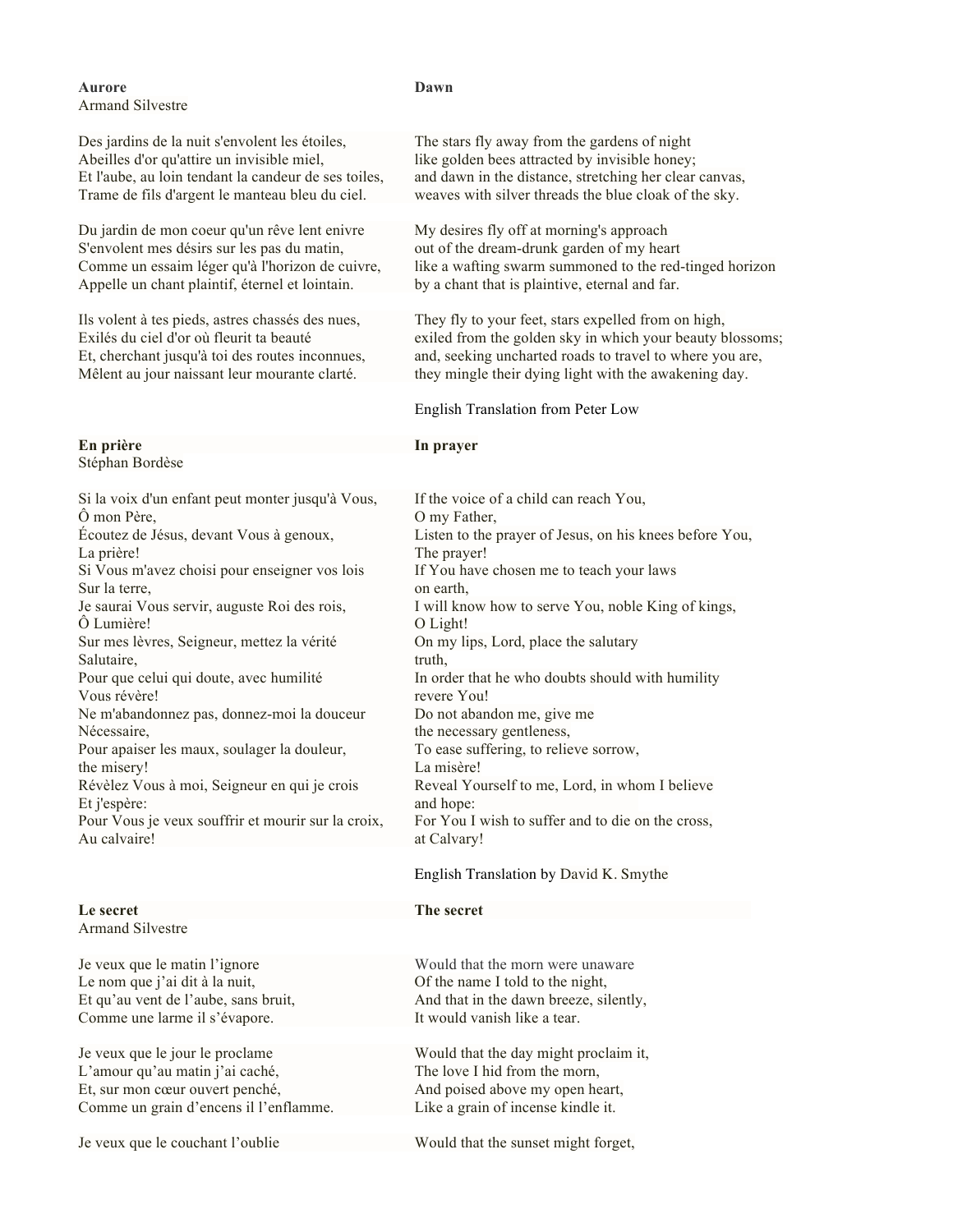Le secret que j'ai dit au jour The secret I told to the day, Aux plis de sa robe pâlie! In the folds of its faded robe!

Paul Verlaine

Si bleu, si calme! So blue, so calm! Un arbre, par-dessus le toit, A tree, above the roof, Berce sa palme. Waves its crown.

La cloche, dans le ciel qu'on voit, The bell, in the sky that you see, Doucement tinte. Gently rings. Un oiseau sur l'arbre qu'on voit  $\overline{A}$  bird, on the tree that you see, Chante sa plainte. Plaintively sings.

Mon Dieu, mon Dieu, la vie est là, My God, my God, life is there, Simple et tranquille. Simple and serene. Cette paisible rumeur-là That peaceful murmur there Vient de la ville. Comes from the town.

Qu'as-tu fait, ô toi que voilà O you, what have you done, Pleurant sans cesse, Weeping without end, Dis, qu'as-tu fait, toi que voilà, Say, what have you done De ta jeunesse? With your young life?

Et l'emporte, avec mon amour, And would carry it and my love away

#### English Translation by Richard Stokes

### **Prison Prison**

Le ciel est, par-dessus le toit, The sky above the roof –

English Translation by Richard Stokes

#### **Chacun Le Sait**

Libretto by Jules-Henri Vernoy de Saint-Georges and Jean-François Bayard

Chacun le sait, chacun le dit, Everyone knows it, everyone says it, Le régiment par excellence The regiment above all Dans tous les cabarets de France...<br>
In all the taverns of France... Le régiment, en tous pays, The regiment, in all countries, L'effroi des amants des maris… The terror of lovers of husbands... Il est là, il est là, le voilà, Il est is there, it is there, it is there, it is there, Le beau Vingt-et-unième! The handsome Twenty-first!

Il a gagné tant de combats, It has won so many battles, Que notre empereur, on le pense, That our emporer, one thinks, Fera chacun de ses soldats, Will make every one of our soldiers, A la paix, maréchal de France! Marshall of France in peace-time! Car, c'est connu le régiment For, it's known the regiment, Il est là, il est là, le voilà, Il est is there, it is there, it is there, it is there, Le beau Vingt-et-unième! The handsome Twenty-first!

Le seul à qui l'on fass' crédit The only one to which everyone gives credit to Mais de la beauté bien suprême! But definitely superior to those of beauty! Il est là ,il est là ,il est là ,morbleu! It is there, it is there, it is there, the devil! Le voilà , le voilà , le voilà , corbleu! Over there, over there, over there, by Jove!

Le plus vainqueur, le plus charmant, The most victorious, the most charming, Qu'un sexe craint, et que l'autre aime. Is feared by one sex and loved by the other. Il est là ,il est là ,morbleu! It is there, it is there, it is there, the devil! Le voilà, le voilà, le voilà, corbleu! Over there, over there, over there, by Jove!

English Translation by Robert Glaubitz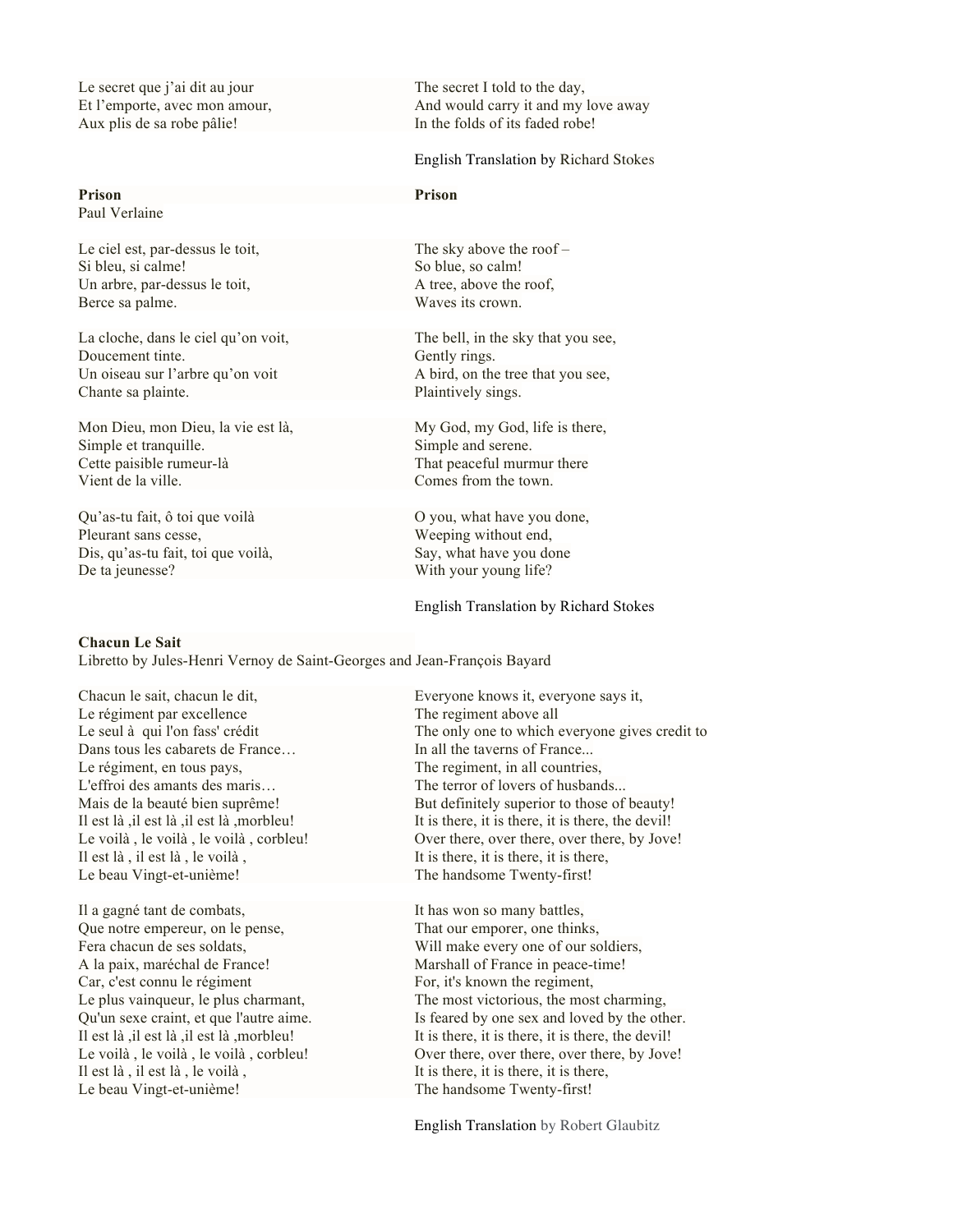#### **Frühlingsstimmen Voices of Spring** Richard Genée

Die Lerche in blaue Höh entschwebt, The lark rises into the blue, der Tauwind weht so lau; the mellow wind mildly blowing; sein wonniger milder Hauch belebt his lovely mild breath revives und küßt das Feld, die Au. and kisses the field, the meadow. Der Frühling in holder Pracht erwacht, Spring in all its splendour rises, ah alle Pein zu End mag sein, ah all hardship is over, alles Leid, entflohn ist es weit! sorrow becomes milder, Schmerz wird milder, frohe Bilder, speed expectations, Glaub an Glück kehrt zurück; the belief in happiness returns; Sonnenschein, ah dringt nun ein, sunshine, you warm us, ah, alles lacht, ach, ach, erwacht! ah, all is laughing, oh, oh awakes!

Da strömt auch der Liederquell, A fountain of songs is rising, der zu lang schon schien zu schweigen; who has been silent for too long; klingen hört dort wieder rein und hell from the brush sounds clear and light süße Stimmen aus den Zweigen! the sweet voice again! Ah leis' läßt die Nachtigall Ah, gently the nightingale lets schon die ersten Töne hören, stream the first notes, um die Kön'gin nicht zu stören, so as not to disturb the queen; schweigt, ihr Sänger all! hush, all you other singers! Ach ja bald, ah, ah ja bald! Oh, soon, oh, oh soon! Ah, ah, ah, ah!

Liebe durchglüht, ah, ah, ah, ah, ah, Glowing with love, ah, ah, ah, tönet das Lied, ah und der Laut, sounds the song, ah and the sound, ah ah wiegt das Herz in süße Träumerein, ah, ah rocks the heart to sweet dreams, ah, ah, ah, ah, leise ein! ah, ah, ah, ah, ah, most gently! Sehnsucht und Lust Longing and desire ah ah ah wohnt in der Brust, ah, ah, ah lives in my breast, ah, wenn ihr Sang lockt so bang, ah, if the song anxiously calls for me, funkelnd ferne wie Sterne, from a far the stars twinkle, ah ah ah ah wallt durchs Tal! ah, ah, ah, ah wavers through the valley! Kaum will entschwinden die Nacht, As haltingly vanishes the night, Lerchensang frisch erwacht, the lark starts to sing, ah, Licht kommt sie künden, ah, the light she promises, Schatten entschwinden! Ah! shadows recede! Ah!

Ah des Frühlings Stimmen klingen traut, Ah springs voices sound like home, ah ja, ah ja ah o süßer Laut, Ah yes, ah yes oh sweet sound ah ah ah ach ja! Ah, ah, ah, ah, ah yes!

Voller schon klingt bald ihr süßer Ton. More powerful soon chimes her sweet voice.

O Sang der Nachtigall, holder Klang, ah ja! Oh, song of the nightingale, sweet sound, ah yes! süß und traut, scheint auch Klagen zu tragen, sweet and cosy, seems to carry a plaintive note, ah ah zauberschimmernd wie des Mondes Strahl, ah, ah in shimmering magic like the moons beam,

Translation by Linda Godry

#### **My Name**

#### Philip Littell

Eve, Eve, must be the sound I made as I was being made. Eve. Eve. Eve. Out I came, made up by a couple of men. Old man made me out of Adam's rib… Oh, did he? God made Adam God made Adam God Adam God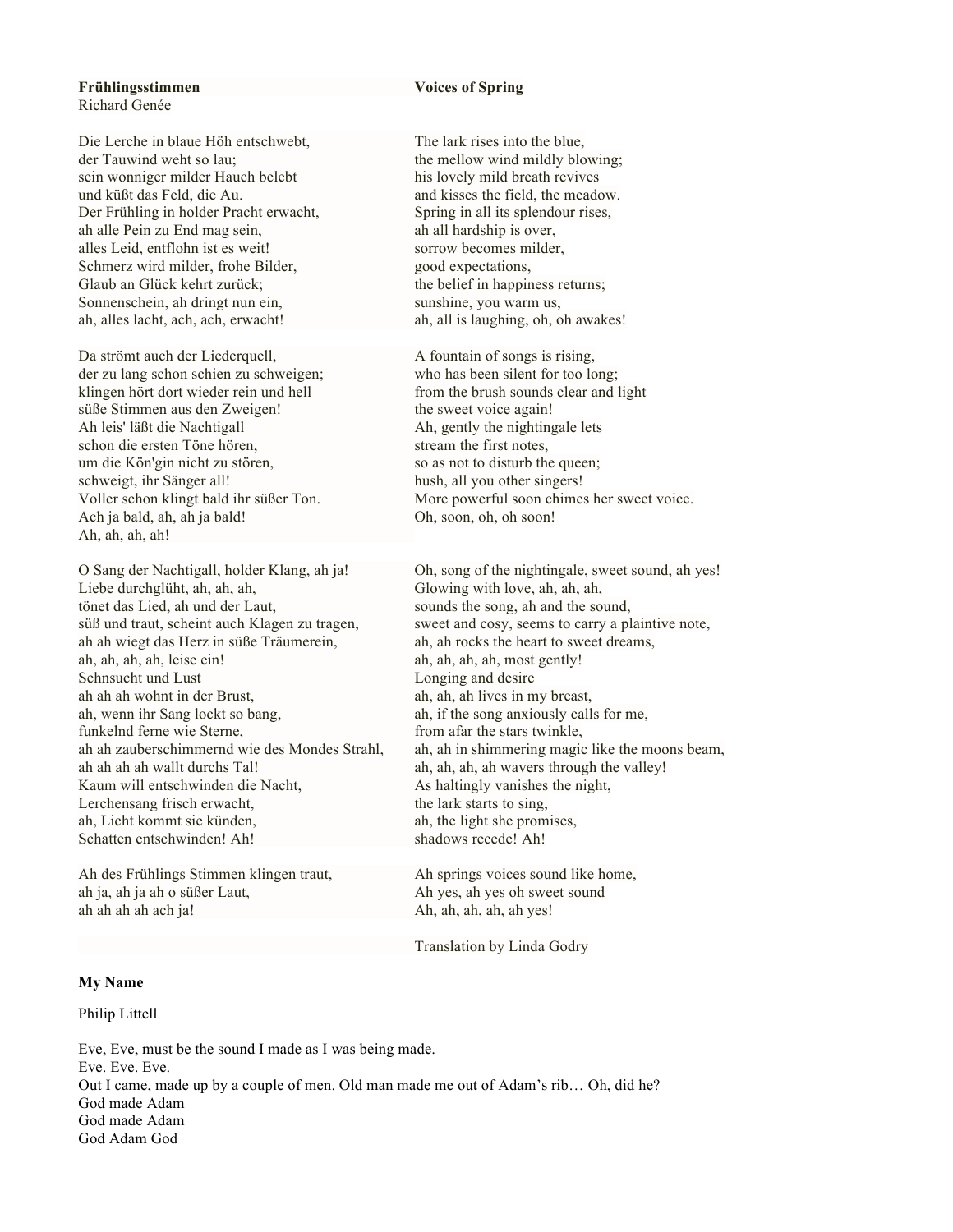Damn it! My children are going to know who their mother is. Eve. Mad bad Eve the amnesiac, Eve, Eve the nymphomaniac, ME! Was young man Adam completely unconscious as I was manufactured? Did he groan and whimper EVE as I slipped out? Did God mutter EVE as he slapped me into shape? Did I scream EVE at the inevitable rape? Or was EVE the last breath shaped into a sound by my mother's mouth as I came out? I was too little to save her or remember anything about her… Eve. What are they trying to tell me with their stories? I am allowed no clothing. I am allowed no shame. I have nothing to wear but my beautiful hair, My body, my face, MY NAME. Eve.

### **Snake**

Philip Littell

Snake, is it true About the fruit? My intuition tells me what you say about this fruit is true. I'd like to find out, snake. I'd love to know. Go ahead in front of me Where I can see you. I will follow you. Oh! The snake is in the tree. Where I cannot see him. He is now the color of Shadows. Very few things are As visible as I am When I'm clean. When a thing is visible, It always mean that the thing, The tree frog, or that fruit, means to be seen. Visibility's A warning or An invitation And it never tells you Which. What's visible will either Feed you, Mate with you, Or kill you. Either way you gain Experience. Here goes. Sweet. Sour. Salty. Bitter. And the taste of air, Of rottenness, Earth,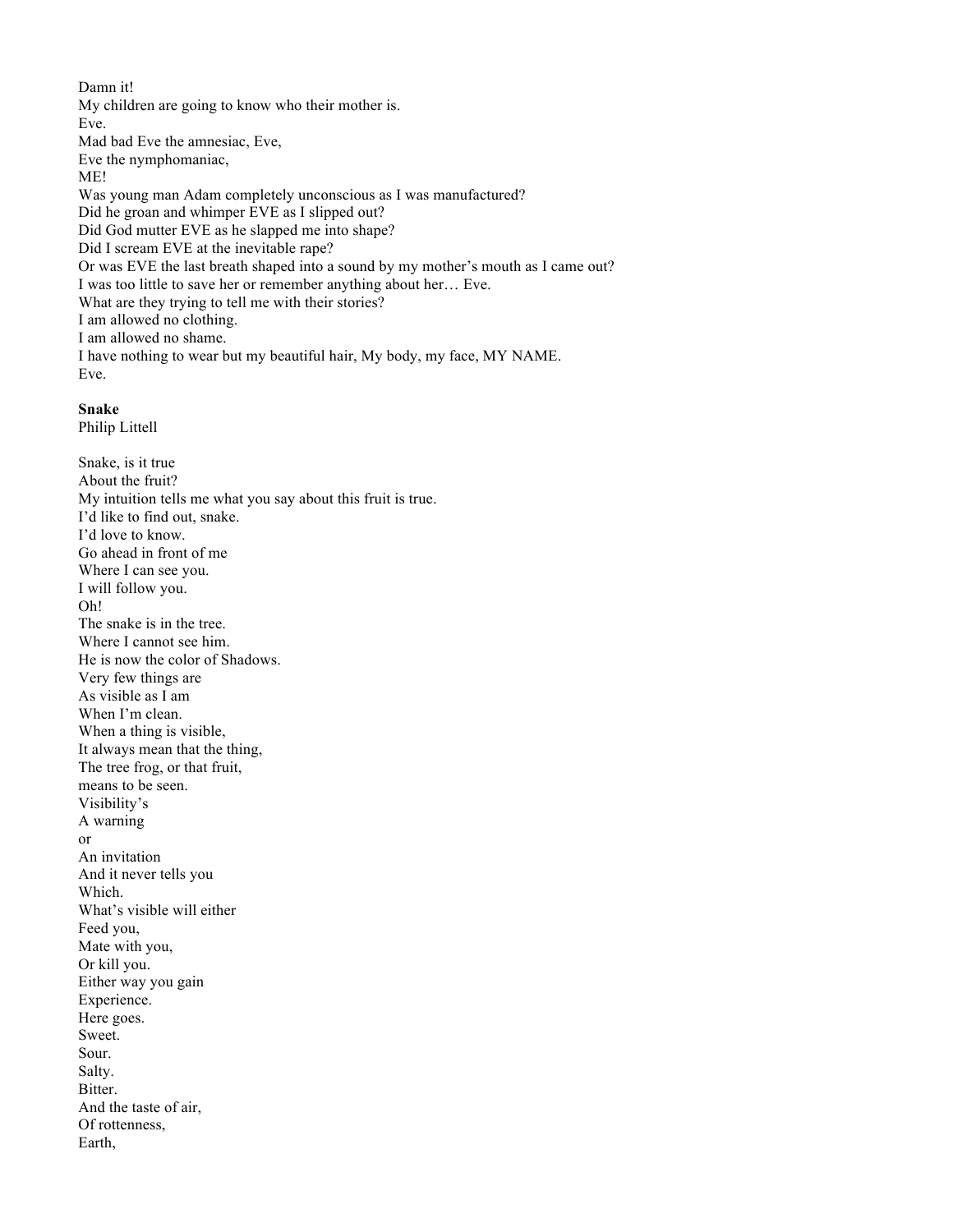And water. Now I know.

#### **Woe to Man**

Philip Littell

Woe to man Woe to man What can a man expect? What can a man expect? Think of all the riches, gifts, Woman brings in her train, Oh, Besides her obvious diff'rences (Inside out below the waist, Bigger breasts, smaller brain)… Can you think of any? Anything? Anything? She is nothing But trouble Oh nothing but trouble. Nothing. Nothing. She is no thing. Ah! You haven't lived until A man has said that to you. Woman Because she was born of man. Woe to man Because he is born of woman. La da dee da dum. La da dee da da dum. La la da deed um da. Ah.

### **Poor Wand'ring One**

Libretto by W S. Gilbert

Poor wandering one, Though thou hast surely strayed, Take heart of grace, thy steps retrace, Poor wandering one. Poor wandering one, If such poor love as mine Can help thee find true peace of mind, Why, take it, it is thine. Take heart, no danger lowers, Take any heart but ours. Take heart, fair days will shine, Take any heart, take mine.